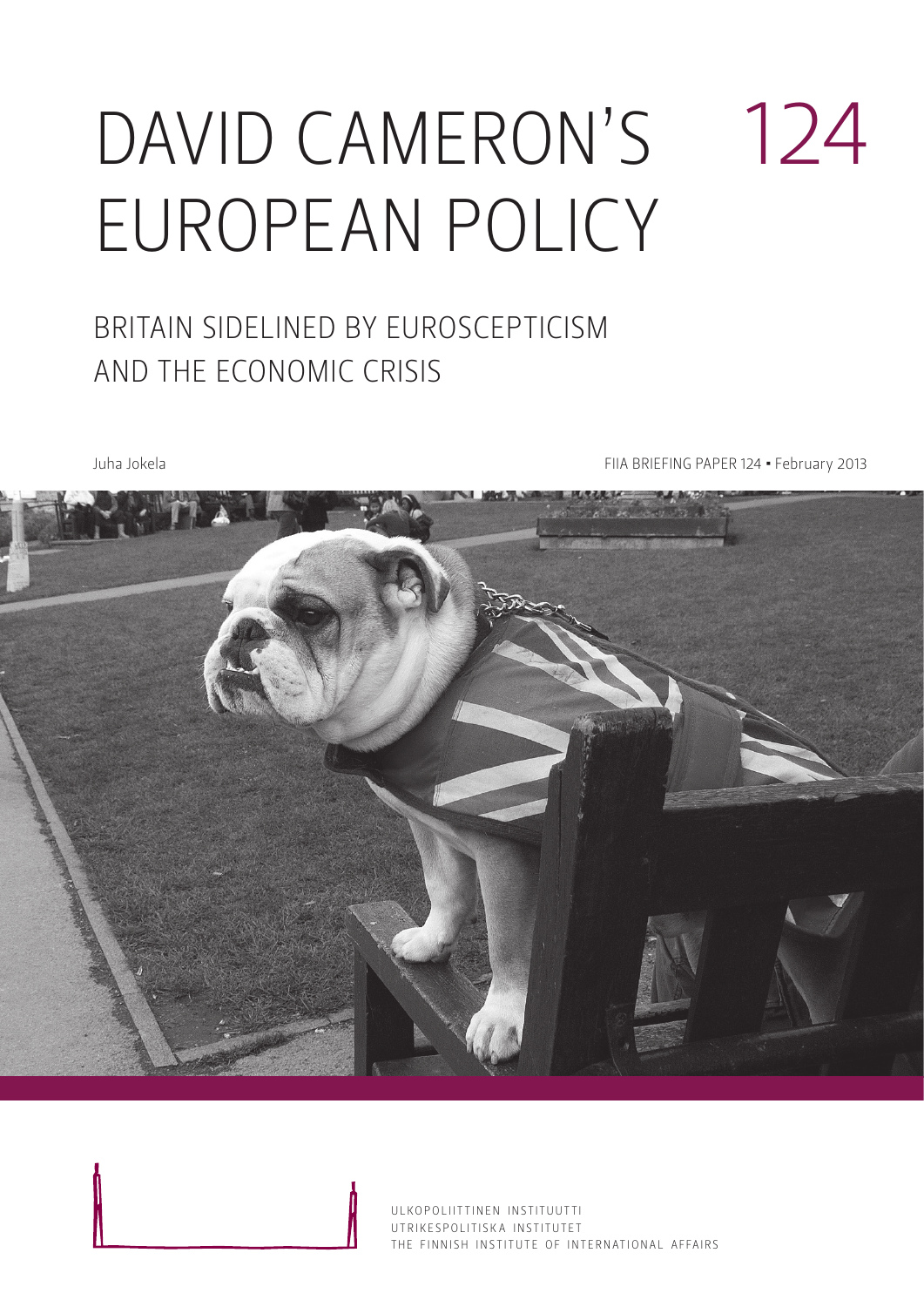## David Cameron's European policy

Britain sidelined by Euroscepticism and the economic crisis



Juha Jokela Programme Director The Finnish Institute of International Affairs

FIIA Briefing Paper 124 February 2013

- Deeply rooted Euroscepticism within some quarters of the British Conservative Party was initially thought to be balanced by the formation of a coalition government with the pro-European Liberal **Democrats**
- • These wishes soon proved to be premature and the British government led by the Conservatives has emerged as a very difficult partner in many fields of EU policy.
- Prime Minister David Cameron's weakened support, the European economic crisis and EMU reforms have geared the British European policy towards an increasing awkwardness vis-à-vis its key European partners and prompted a debate on the re-negotiation of Britain's relationship with the EU.
- • Relatedly, Britain's position in the EU has weakened significantly.
- • Mr Cameron's recent speech attempts to re-establish some degree of British authority in the EU, and in the event that he fails, to further distance Britain from the EU.
- It is uncertain whether the current trend will prevail after the next British general election, slated to be held in May 2015 at the latest.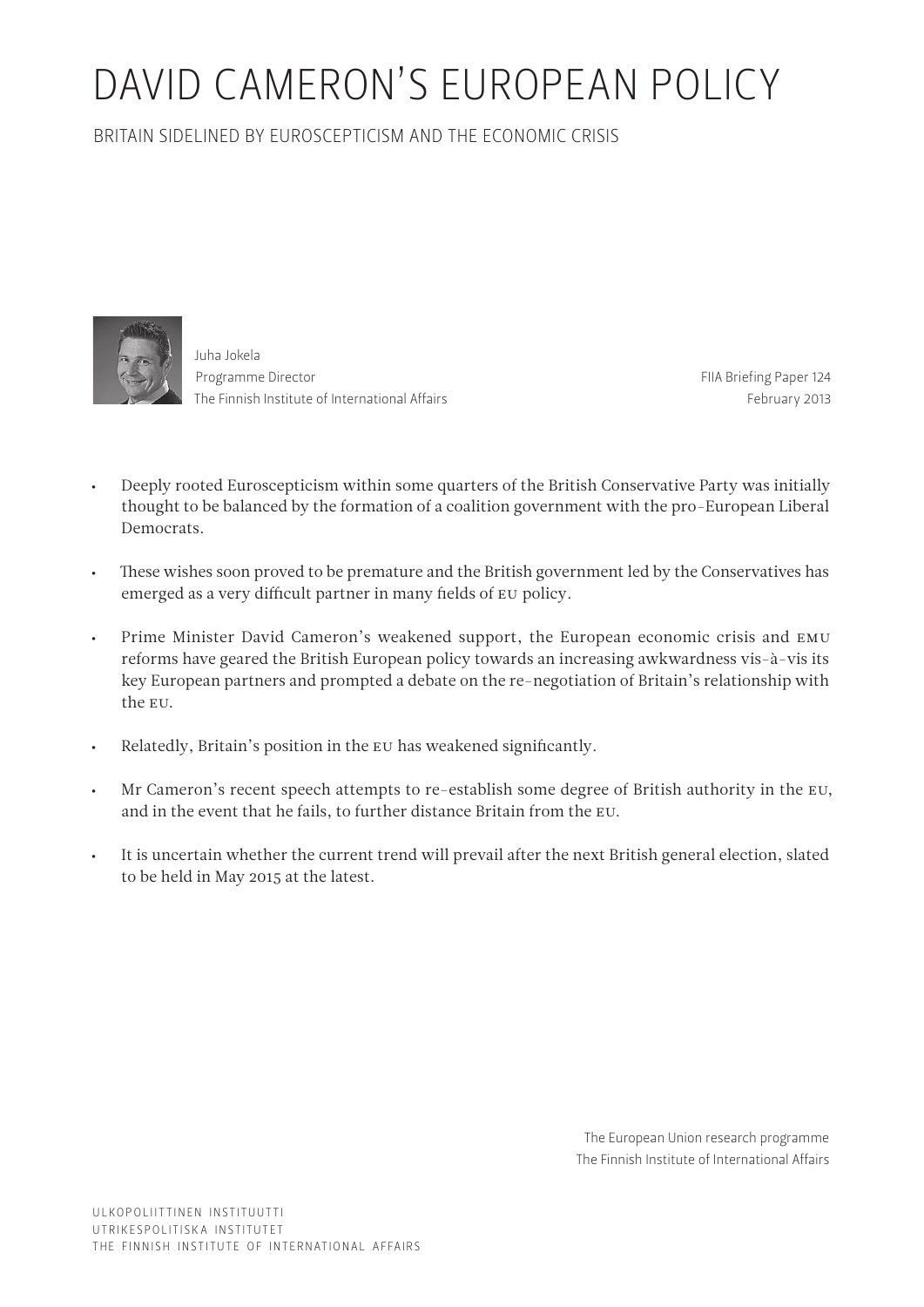#### Introduction $1$

Britain and the European Union are drifting apart. At the same time as the European Union (EU) is attempting to reform its Economic and Monetary Union (EMU), Britain's Prime Minister has announced that he wishes to negotiate a new settlement with the EU. At first sight, the objectives of these two processes seem to be disconnected. Britain supports the swift crisis resolution and deepening of the EMU. It is not, however, planning to participate in most of the reforms or to sign up to the single currency. Moreover, Britain has suggested that it is considering a withdrawal from substantial parts of the EU's Justice and Home Affairs (JHA), and has voiced dissatisfaction over other fields of EU regulation.

The aim of this paper is to take a closer look at Mr Cameron's European policy in order to get a clearer picture of the ongoing developments. In so doing, the two processes appear clearly connected. It is argued that Britain's position in the EU has weakened because the EU's financial and economic crisis has stressed the role of the eurozone within the EU. A more deeply integrated euro area has become the engine of integration, and it is potentially assuming leadership in other policy fields as well. Consequently, the policy articulated in the long-awaited speech by Mr Cameron is an attempt to restore Britain's position in the EU. If he fails to do so, he must prepare to further distance Britain from the Union.

To advance these arguments, the paper will first focus on the British EU policy. It will argue that Britain has sought a leadership role in the EU to shape the European project and, in so doing, to secure its interests. The return of the Conservative Party to government in 2010, however, suggests a somewhat different approach, and Britain has suffered a loss of influence in the EU as a consequence of its campaign to prevent any further transfer of powers to the EU.

The second part of the paper will look into the implications of the European financial and economic crisis for British EU policy. It is suggested that the EU's

response to the crisis has clearly further distanced Britain from the core of the EU. Largely due to the British reservations, the EU has decided once again to move on without Britain. Relatedly, the increased importance of the Eurogroup has altered the balance of power within the EU. Under the current setup, it would be difficult for Britain to emerge as a leading partner in the EU, even if it desired to do so.

Finally, the paper will analyse the current debate on 'a fresh start' for British-EU relations. It will argue that although it can be explained by domestic political constraints, another key driver of the debate is the fact that the EU is leaving Britain behind. The paper suggests that it would be extremely difficult for Britain to settle for a second-rate membership status, which non-participation in the ongoing reform of the Economic and Monetary Union will inevitably mean over time.

#### An unwanted political union

In his recent landmark speech on Europe, British Prime Minister David Cameron argued that for the British the European Union is a means to an end, and not an end in itself. It follows that in relation to the EU, Brits 'insistently ask: How? Why? To what end?'2

Raising difficult yet important questions partly explains why Britain is often considered to have a problematic relationship with the European Union. It has been described as an awkward partner and a semi-detached member state, which has appeared to defend its national interests at the expense of common European ones, and often refused to participate in developments suggesting a move towards a closer political union.

The same important questions can be raised in terms of the distinctively British difficulties vis-à-vis the European project. The answers are often related to the Eurosceptic British public, the media, and governments.

On the one hand, for Britain as an island state and a former global maritime empire with a special

<sup>1</sup> The author would like to thank Graham Avery, Brendan Donnelly, James Kilcourse and Teija Tiilikainen for their insightful comments on the earlier version of this paper.

<sup>2</sup> Cameron, David (2013). 'EU Speech at Bloomberg.' January 23, 2013. Available at: http://www.number10.gov.uk/news/ eu-speech-at-bloomberg/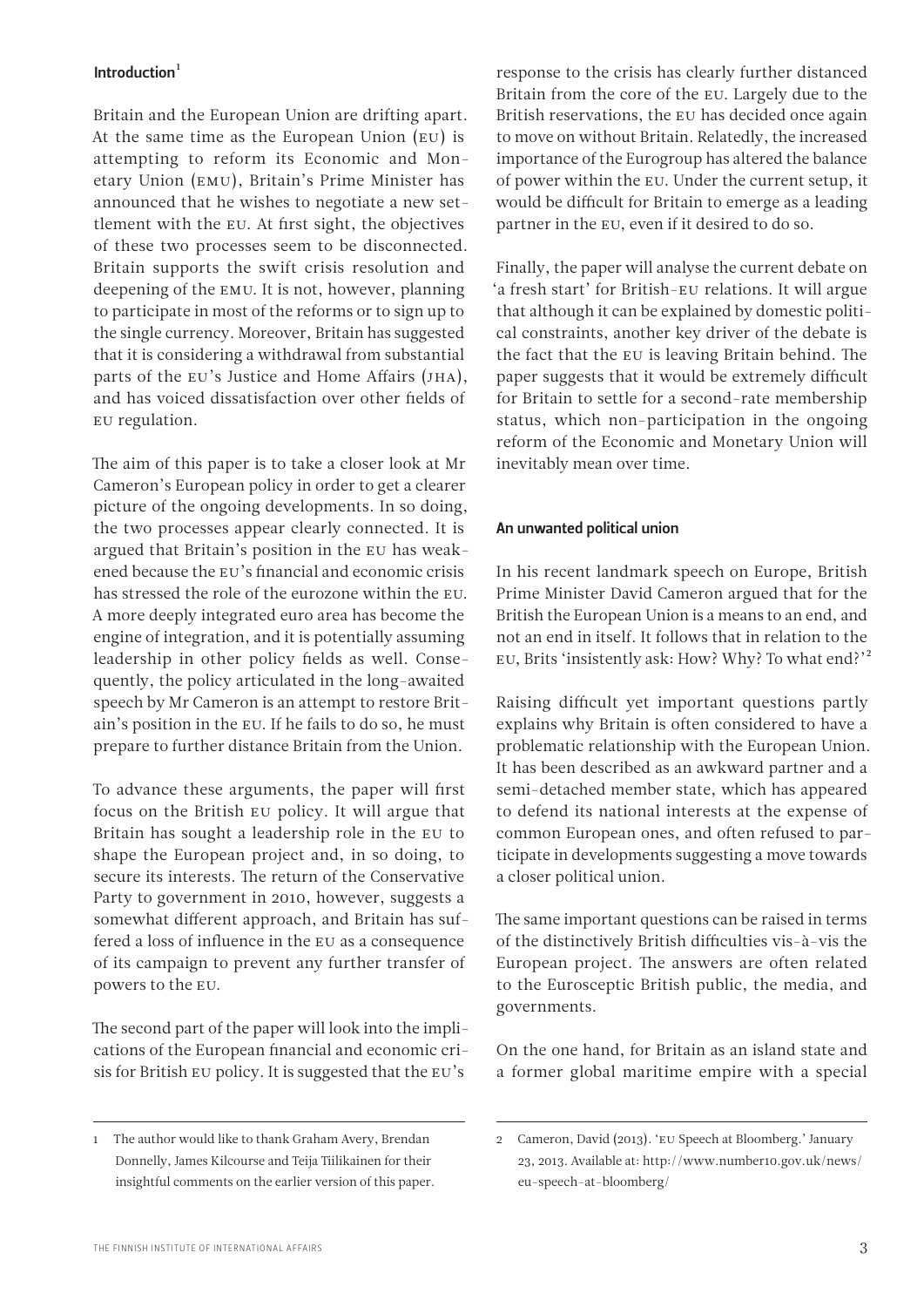relationship with the United States, Europe is only one element shaping the idea of Britishness and British foreign policy. It is also often viewed as a problematic entity and even as a source of enmity and otherness, which some British politicians have continued to exploit in their public discourse.

On the other hand, the British are well aware that they are not immune to the European developments. In terms of the EU, they have seen a degree of Euroscepticism and British pragmatism as an important contribution to the European project in balancing the 'continental utopianism(s)'.

In highlighting their own sovereignty, they have suggested that a move towards a political union or a federation is not in the interests of their country, and not in the interests of other Europeans. They have argued that the rightful authority is now and in the foreseeable future located at national rather than European level, and therefore supranational trends should be resisted.

Relatedly, they have favoured enlargement in the belief that it would obstruct the deepening of the EU. The internal diversity of the EU and its insufficient and arguably illegitimate governance structures have also been understood to work against monetary union and the single currency.

Successive British governments – faced with a distinctively Eurosceptic media and electorate, to which their rhetoric and policies have surely contributed – have nevertheless recognized the importance of the EU for Britain. They have aimed to secure a powerful seat at the EU decisionmaking tables, thereby shaping the key European developments.

After settling the thorny British rebate debate in the early 1980s, Prime Minister Margaret Thatcher played an important role in agreeing on a road map for the Single Market. Yet she failed to prevent it from turning into a political union. She also supported closer cooperation in the field of foreign and security policy. Later, after the difficult Maastricht Treaty negotiations and growing continental concerns over *Europe à la carte*, Prime Minister John Major attempted to (re-)locate Britain at the heart of Europe.

It was, however, Prime Minister Tony Blair who laboured hardest to engage Britain with the EU. Under Mr Blair, Britain became a leading partner in the development of European foreign and security policy, as well as a key architect of Eastern enlargement.

Relatedly, Britain adopted rather constructive positions in the EU treaty negotiations of the late 1990s and early 2000s. In the Amsterdam Treaty (1997) the UK dropped its opt-out from the Social Charter. After the British-French St. Malo declaration on European defence, the UK became a leading partner in the Common Security and Defence Policy (CSDP), which was initiated in the Maastricht Treaty and further developed in the Amsterdam Treaty (1997). In the Nice Treaty (2001), Britain worked jointly with its European partners in order to reform the EU decision-making with a view to the Eastern enlargement.

Furthermore, the British government actively engaged with the Convention for the Future of Europe and signed the Constitutional Treaty in 2004. After the treaty was sent back to the drawing board because of the setbacks in the Dutch and French referenda, Blair's successor, Gordon Brown, accepted and ratified the Lisbon Treaty. As Treasury Minister in the governments led by Mr Blair, Gordon Brown had, however, resisted British membership of the single currency – a possibility which was seriously considered by Tony Blair.

Mr Blair's pro-European posture suffered a setback on the continent because of the US-led war on Iraq, which proved to be a highly divisive issue in Europe. By prioritizing Britain's special relationship with the US, Blair distanced himself from his key EU partners. While the war on Iraq cast a shadow over the European aspirations to forge a common foreign and security policy, Britain continued to support more coherent EU external relations in the Convention and Lisbon Treaty negotiations.

#### New government, old vices

The Conservative Party's return to power in 2010 was greeted with mixed feelings in Brussels and other European capitals. While in opposition, the Conservatives had pulled out of the largest group in the European Parliament, the centreright European People's Party, and formed their own grouping aimed at resisting any federalist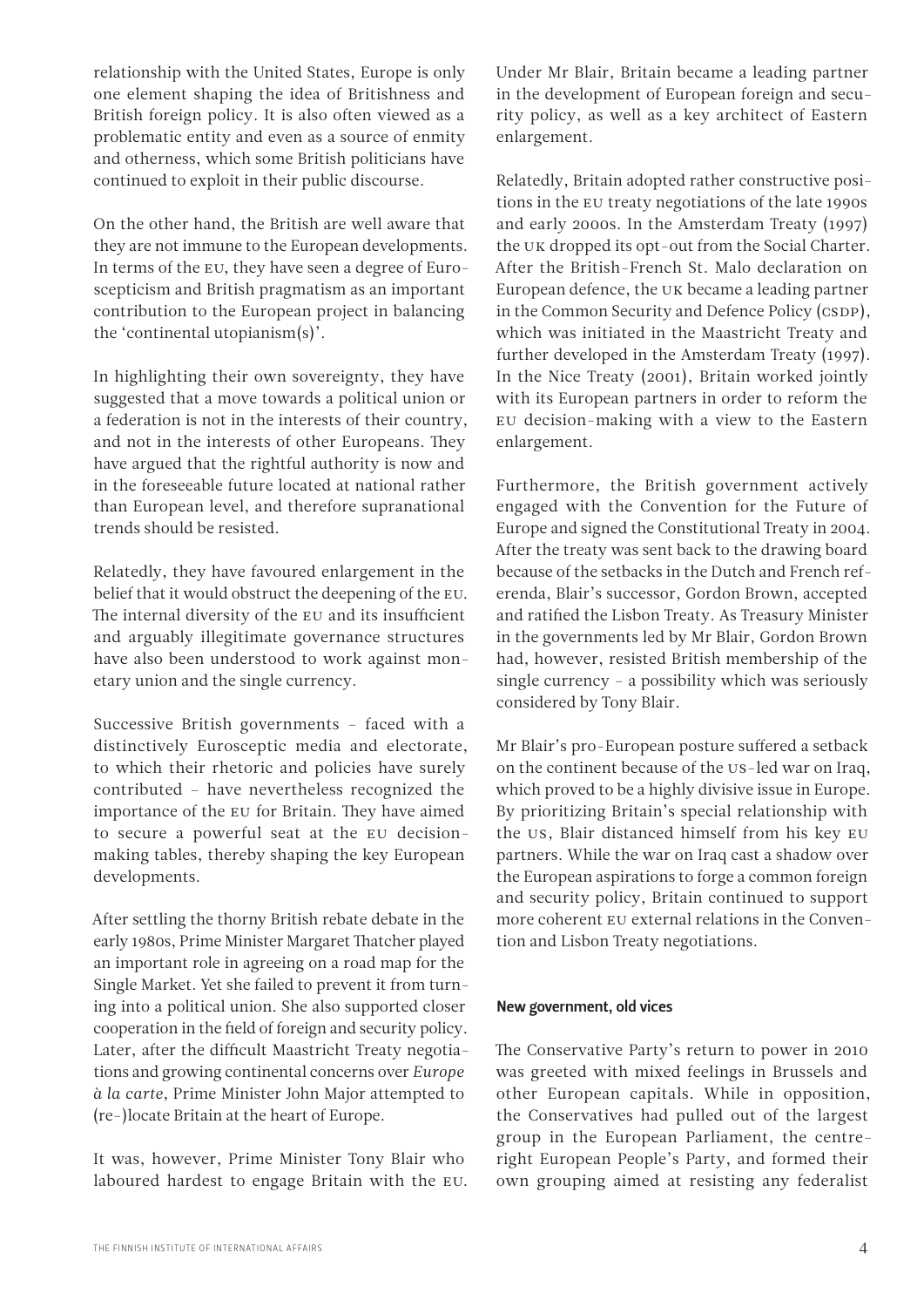developments. Under David Cameron's leadership, the Conservatives also strongly opposed the ratification of the Lisbon Treaty and promised a referendum, which could have led to a re-negotiation of the Treaty.

Later, after it was ratified by Gordon Brown's government, David Cameron decided not to pursue a retroactive referendum on the Treaty, and accepted that it had become binding EU law: as a result he was criticized by some members of his party for 'breaking his promise'. Yet for many, this indicated the increasingly powerful position of the Eurosceptics within the party, and, relatedly, an attempt to tackle the rising support of the populist and Eurosceptic UK Independence Party (UKIP).

The formation of a coalition government after the 2010 general election, with the inclusion of the pro-European Liberal Democrats in the government, was expected to balance the Conservatives' increasingly Eurosceptic tendencies and foster a more positive engagement with the EU.

These wishes soon proved to be premature. When Mr Cameron took over 10 Downing Street, he speedily pushed through an amendment to the national legislation to make the transfer of powers to the EU subject to a referendum. This 'referendum lock' applies to any future EU treaty amendments with such effect and also to British membership of the single currency. Moreover, it also extends to certain EU decisions provided for by the current EU treaties should these transfer competence from the UK to the EU.<sup>3</sup>

This amendment was accepted by the Liberal Democrats in their Coalition Agreement in the belief that it would satisfy the Eurosceptic wing of the Conservative Party. In addition to this domestic policy motive, the referendum lock is clearly designed to strengthen the leverage of the British government in Brussels. As Richard Rose points out, whenever in the years to come a proposal suggests the expansion

of the EU's existing powers, the British government can refer to the 2011 Act as tying its hands.<sup>4</sup>

More recently (in June 2012), the British government launched a review of the impact of EU legislation known as 'the Balance of Competence Review'. It will look into all aspects of its EU membership with the implicit aim of establishing a basis for the Conservatives' aspirations to obtain repatriation of powers from Brussels. The Treasury Minister, George Osborne, has already suggested that EU employment and social legislation creates a major burden for British small and medium-sized businesses and hence stifles economic growth.

The British Home Secretary has also indicated that she is willing to exercise the so-called block optout from JHA, which was negotiated in conjunction with the Lisbon Treaty. In practice, it enables Britain to withdraw from the majority of police and criminal justice measures adopted under the Maastricht Treaty before the EU court of justice takes over their jurisdiction in 2014.

The British government has also proved to be a difficult partner in setting up the European External Action Service and related efforts to forge a common European foreign policy. During the implementation of the Lisbon Treaty, Britain highlighted the added value of the EEAS in issues where it complements national policy and works as a power amplifier of its policies, such as the sanctions against Iran and the Middle East peace process.

However, according to observers, the Conservatives have become obsessed with the risk of 'competence creep' in the field of foreign policy, and Foreign Secretary William Hague has instructed UK diplomats to be vigilant on this issue. One of the most controversial issues has been the EU's representation in multilateral fora. Britain has raised objections against the EU's aspirations to speak on behalf of the member states in matters of shared competences.

<sup>3</sup> House of Commons (2011), 'European Union Act 2011.' Available at: http://www.legislation.gov.uk/ukpga/2011/12/ contents

<sup>4</sup> Rose, Richard (2012), 'Now Britain's euroscepticism is developing real teeth' in *Europe's World*. Available at: http:// www.europesworld.org/NewEnglish/Home\_old/Article/ tabid/191/ArticleType/articleview/ArticleID/22036/language/en-US/Default.aspx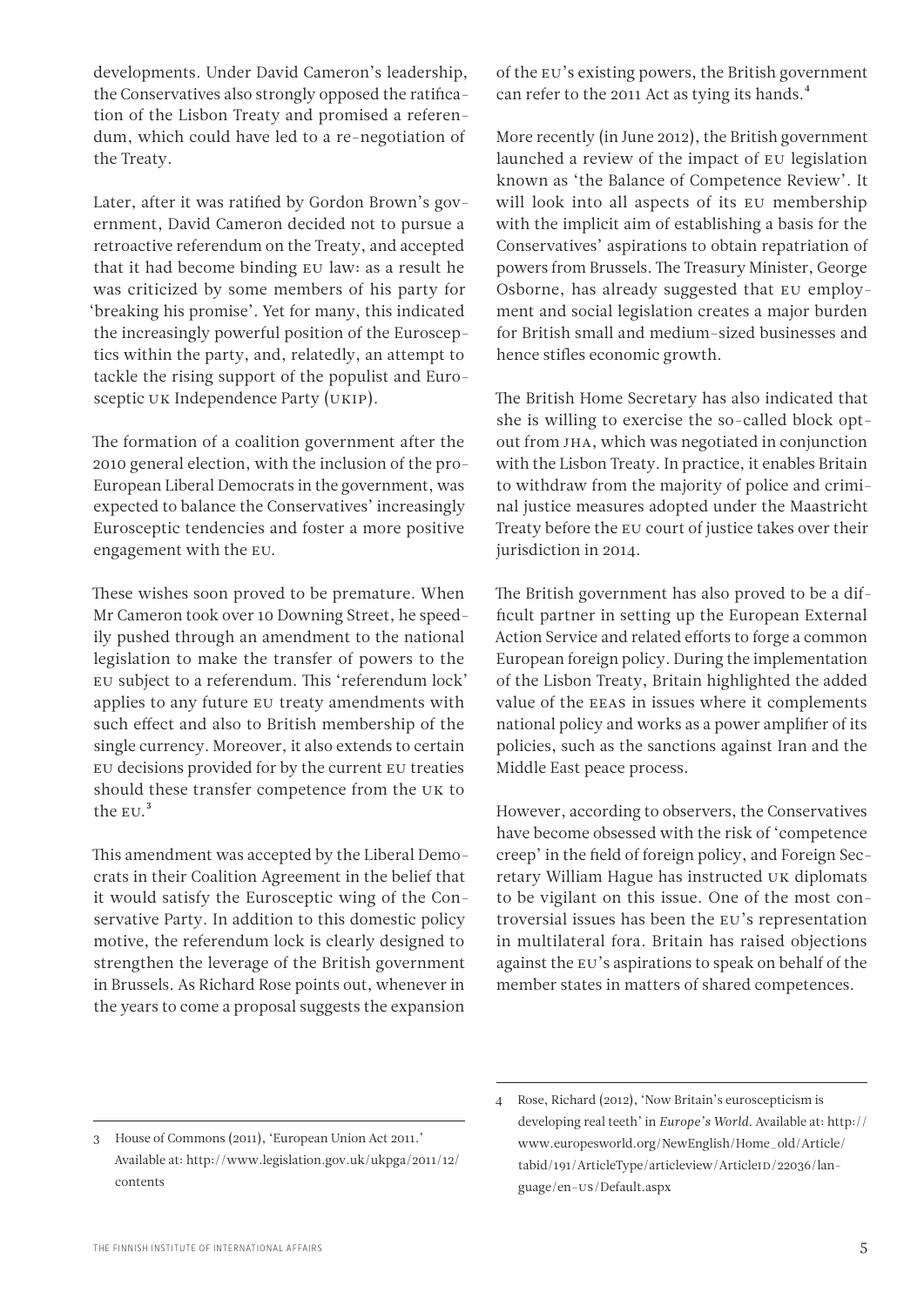In the negotiations for the new multiannual financial framework governing the EU budgets until 2020, Mr Cameron adopted a very strong position and argued for a reduction in EU spending in real terms. He also managed to secure some support from other members, as austerity features high on national budget negotiations in many net contributor countries as well.

While many observers have had difficulties seeing the rationale behind the current British government's EU policy, it does make sense in the broader campaign and election promises of the Conservatives to repatriate powers from Brussels. Within this context, Mr Cameron has been keen to restate concerns over the unidirectional transfer of powers from national capitals to Brussels. He has repeatedly suggested that power should be able to flow both ways, as noted in the Laeken Declaration and conferred in the Convention for the Future of Europe.

The British government also appears to be concerned about the effects of the Lisbon Treaty; concerns which were already voiced by the Conservatives (in opposition) at the time of its ratification. While the implementation and impact of the Lisbon Treaty has been largely overshadowed by the economic crisis, it is changing the EU's political system profoundly. Moreover, the rules governing qualified majority voting will change substantially after the five-year transition period, which will come to an end on 31 October 2014.

The qualified majority will thereafter need the support of 55% of member states (currently 74%), representing a minimum of 65% of the EU's population (the so-called double majority).<sup>5</sup> Importantly, the Treaty has already transferred the bulk of EU law-making under ordinary legislative process, and in so doing has increased the role of the European Parliament and qualified majority voting in the EU Council. These recent and future changes suggest that Britain can more easily be outvoted in many fields of EU decision-making – an issue whose significance is likely to be further highlighted due to

the deepening integration of the euro area and its increased political weight within the EU.

#### The impact of EU crises on Britain

In the light of the above, the return of the Conservatives to power in Britain has clearly geared the British EU policy towards a more hesitant and at times hostile direction. It is, however, the European financial and economic crisis and the ensuing EU developments that have placed the British relationship with the EU under increasing strain.

First, because of its own financial and economic crisis and ensuing austerity policy, Mr Cameron has argued that the measures taken to stabilize the eurozone must be funded by the Eurogroup. Britain has provided some assistance for Ireland. It has, however, refused to participate in the European stability mechanisms, yet it is involved in the EU loan programmes through the International Monetary Fund (IMF). While Britain has supported the strengthening of the IMF's financial capacities, it has resisted proposals aimed at earmarking the IMF resources for Europe.

Second, Britain's relations with the Eurogroup deteriorated further when Mr Cameron used his veto to block an EU treaty amendment because British demands for concessions on, and exemptions from, EU financial markets regulation were not accommodated. In a move of great significance, the Eurogroup circumvented this veto and demonstrated that it is ready to proceed without Britain, by pushing ahead with the so-called Fiscal Compact Treaty concluded outside of, yet closely connected to, the EU system.

Third, the economic and financial crisis, coupled with British marginalization, has further encouraged the Eurosceptic forces in Britain, and undermined the pro-Europeans, including the Conservatives' coalition partner, the Liberal Democrats.

Amid these challenges, Mr Cameron has been pushed to clarify his position. To resist the increasingly powerful political forces suggesting a British withdrawal from the EU altogether, he has promised to work for a better deal for Britain in the EU.

<sup>5</sup> The European Council agreed that the new system will take effect in 2014. In the first three years, until 2017, a member state may request that an Act be adopted in accordance with the qualified majority as defined in the current Treaty of Nice.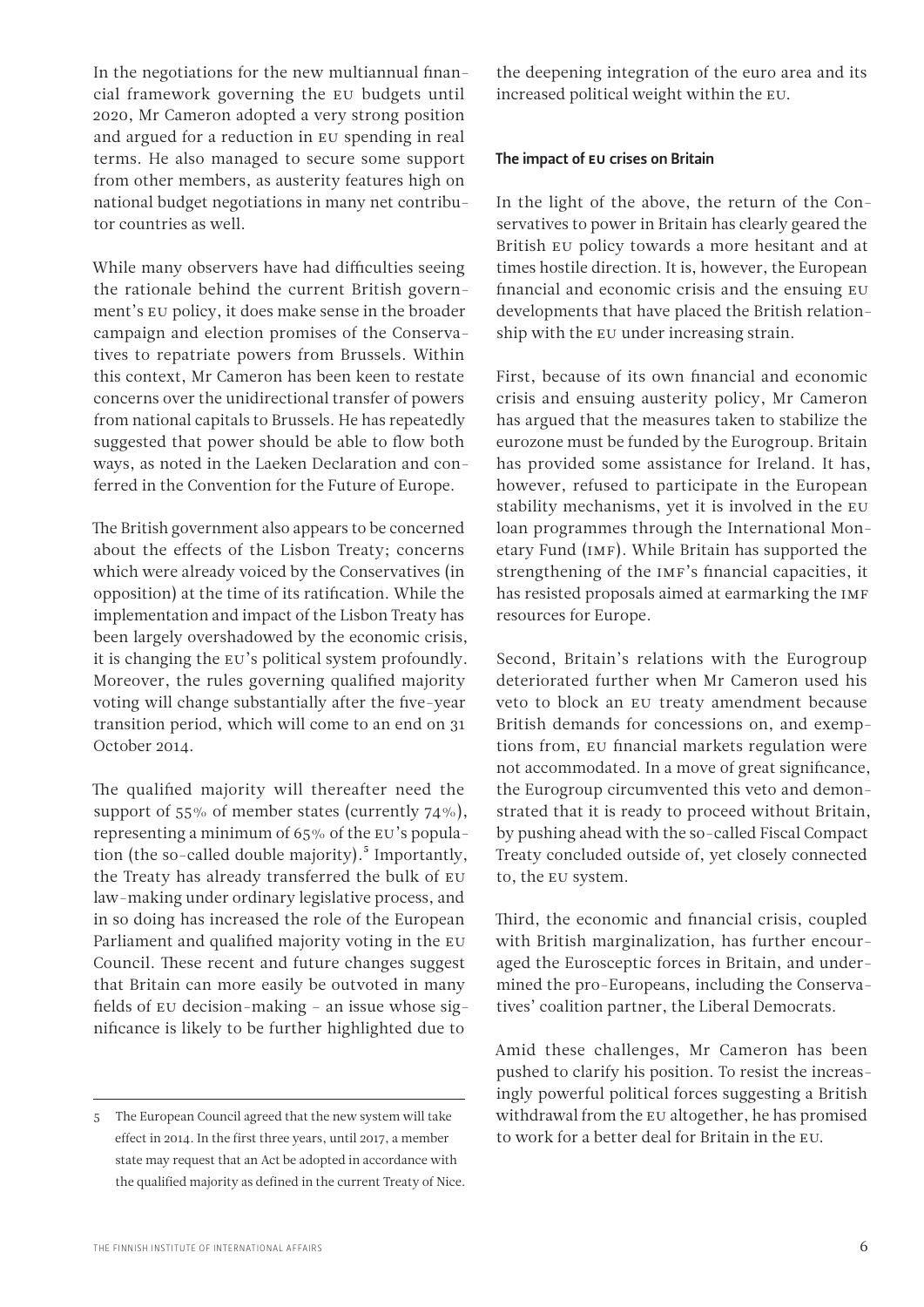It is, however, rather difficult to see what concrete gains Mr Cameron can expect to achieve by launching a re-negotiation process: firstly, the EU is based on several layers of governance and Britain has already opted out of the single currency and Schengen cooperation; second, participation in the Single Market and the CFSP/CSDP are seen to be important for British interests.

As the latter is largely based on intergovernmental decision-making and the unanimity rule, any new opt-outs are unnecessary. Distancing itself from the Single Market, which has been argued to be vital for British interests, is also a rather dubious project. Although Britain wants concessions on the EU's employment and social legislation, it has restated its long-held view that the most important element of the EU is the European market area. Currently, its importance is highlighted by the increasing global competition as well as the US-EU free trade negotiations.

Former US policy planning chief Anne-Marie Slaughter has noted that if the US and the EU can agree to merge their markets, the cost of a British exit from the EU would go way up, and Britain would once again become an island economy, but this time one walled off from a transatlantic sea.<sup>6</sup> The long awaited speech by Prime Minister Cameron suggests, however, that the exit is not on the current government's policy menu. Nevertheless, the British influence in shaping the development of the Single Market would be drastically reduced in the event of some sort of opt-outs, or a lighter version of membership of it.

The Single Market is largely based on supranational governance in the form of extensive EU legislation, which is also extended to the participating non-EU members such as Norway and Iceland. It follows that modification of the existing rules set by the Single Market legislation should be sought through the EU's legislative processes, in which Britain takes part, unlike non-EU members.

Treaty amendments, on the other hand, signal more profound aspirations to change the nature of the EU in this field and must be agreed by all members. While Britain has highlighted that deepening integration of the eurozone and amending the treaties governing the EMU signals a change in the nature of the EU, there is very little evidence that other members would be willing to change the foundations of the Single Market.

#### A 'fresh start' as an answer to the external and internal challenges

The Conservatives' aspirations clearly relate to the assumed European and domestic political gains. Within a broader European context, Mr Cameron's campaign is designed to restore at least some degree of authority for the UK in the EU.

Mr Cameron's propositions clearly aim to open a new chapter in the debate on the future of Europe – a debate launched by the EU institutions under the patronage of the leading Eurogroup members. The European Commission's blueprint envisages deeper economic and political integration with federalist tendencies. The first steps are currently being taken by the Eurogroup, and other member states are expected to follow over time.

Some observers have indeed suggested that it is not Britain that is leaving the EU, but that the EU is leaving Britain behind. This has also raised concerns among some of the other non-euro members such as Poland and Sweden. Charles Grant has noted that an increasingly institutionalized eurozone might lead to a differentiation of interests and conflict of rules between the eurozone and the non-euro members, which would fracture the Single Market.<sup>7</sup> Relatedly, some of the most economically liberal eurozone members are worried that the British, Polish and Swedish marginalization in the EU will weaken their position in the Union.

Prime Minister Cameron's speech is expected to resonate with these and other concerns related to the ongoing EU developments and the economic crisis. He has explicitly reached out to the European national parliaments within which Eurosceptic

<sup>6</sup> Slaughter, Anne-Marie (2012). 'America will reaffirm its commitment to Europe.' In *The Financial Times*, December 26, 2012. Available at: http://www.ft.com

<sup>7</sup> Grant, Charles (2012). 'A three-tier EU puts single market at risk.' In *The Financial Times*, October 25, 2012. Available at: http://www.ft.com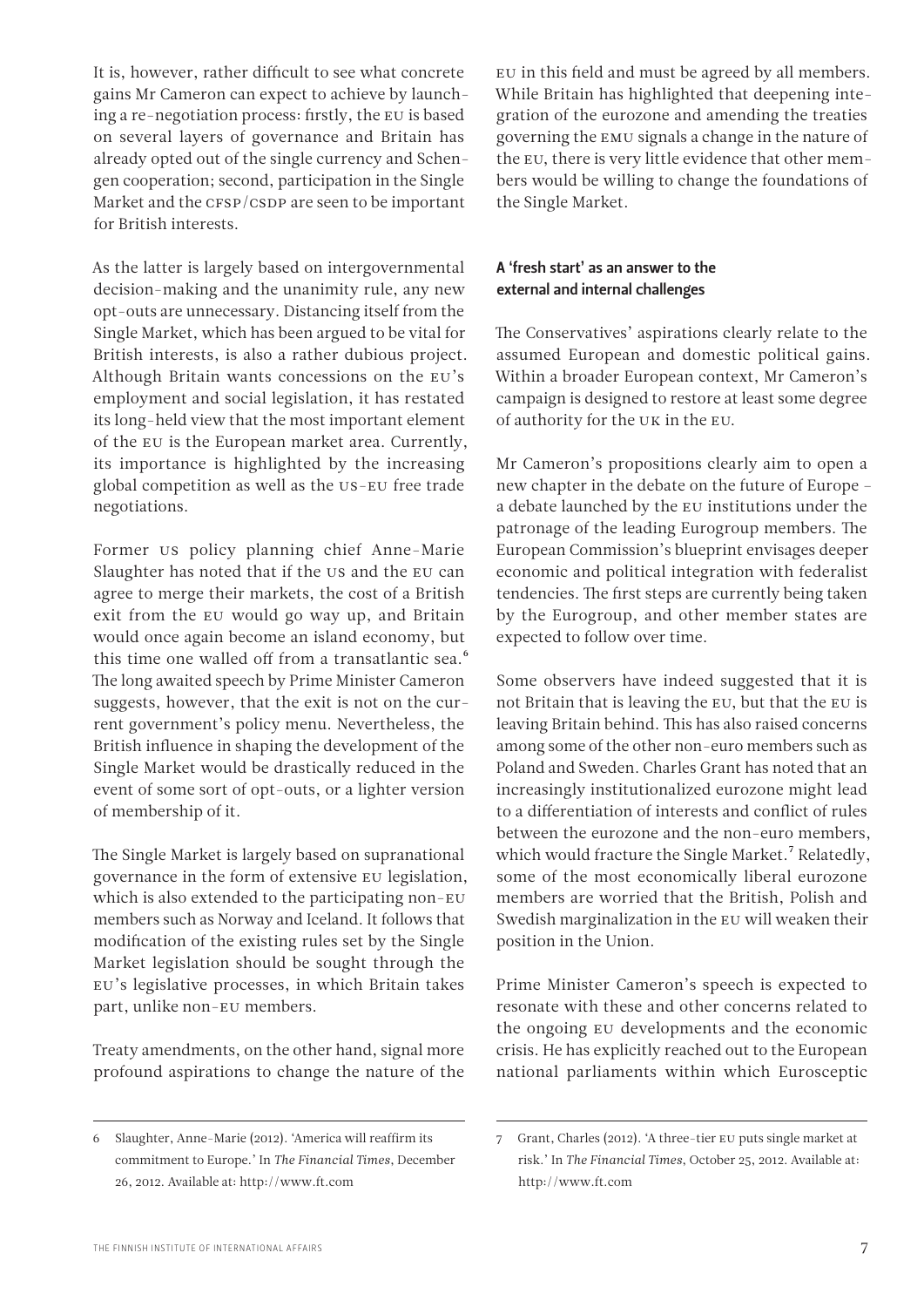voices have increased, as well as the wider European public dissatisfied with the burden-sharing or hit hard by the economic crisis.

His five-point reform plan for Europe will undoubtedly be closely examined, and it might attract some support. It is hard to disagree that the EU should work for competitiveness, flexibility, subsidiarity, democratic accountability and fairness, as stated in his speech.

Nevertheless, the Eurosceptic tendencies might hijack his more constructive agenda; and the launched campaign may indeed go down in history as the last attempt to convince Britain's European partners that an ever-closer union will not work.

Domestically, it is hoped that the debate on Britain's relationship with the EU will deflect the electorate's attention away from the current government's difficulties in turning the British economy towards the growth path, as arguments blaming the previous government or the euro crisis for the British difficulties are starting to lose ground.

Mr Cameron's speech should indeed be understood as the launch of the next British general election campaign. He argues that the next Conservative Manifesto in 2015 will ask for a mandate from the British electorate to negotiate a new settlement with EU members. And when the new settlement is reached, he would hold a referendum offering Britain the simple choice of staying in on new terms, or leaving the EU altogether.

The campaign is clearly motivated by the Conservative ideology and hostility towards the minimum employment and social standards, which are seen to emerge from the continental models and penetrate the UK through EU regulation. Cameron's policy seems to restate Margaret Thatcher's dissatisfaction with the architecture of the Single Market and the move towards the EMU and deeper political union. In her famous Bruges speech, she said that 'we have not successfully rolled back the frontiers of the state in Britain, only to see them re-imposed at a European level with a European super-state exercising a new dominance from Brussels'.

More broadly, the rhetoric that power should flow both ways – to and from Brussels – and Mr Cameron's emphasis on British interests in terms of a

better deal resonate with the assumed revival of British nationalism and exceptionalism. The gains of the UK Independence Party (UKIP) and increasingly powerful Eurosceptic wing within the Conservatives have been shaping the Prime Minister's policy for quite some time.

The Prime Minister's own party is largely divided between those who favour pushing the UK 'nearly out' and those who would like to see the UK 'really out' of the EU. The position of the small pro-EU fringe has become increasingly difficult within the Conservative Party, yet many of the party's financial supporters in the business world are strongly opposed to Britain leaving the EU.

The general British Eurosceptic tendency is not, however, as forthright as often assumed. An interesting change has taken place simultaneously with the hardening of the British EU policy and in/out referendum debacle. In November 2012, 30% of Brits wanted to stay in the EU, while 51% thought that Britain should leave. On the eve of Cameron's speech in January 2013, 40% wanted to stay in, while only 34% were sure about leaving. Relatedly, the polls display a swing away from UKIP.<sup>8</sup>

The picture is further complicated by the regional variation in EU support figures. Scotland, for instance, is the most pro-European region in Britain and many Scots (although still a minority, according to recent opinion polls) would like to quit the UK rather than the EU. Moreover, Prime Minister Cameron will face a Scottish referendum in 2014 with a single yes/no question on Scotland leaving the UK, before the suggested UK referendum on EU membership. Cameron has strongly campaigned to keep Scotland in the UK and the possibility of further devolution might indeed fortify his argument that power should flow both ways – to the centre and from it. His position would weaken, however, if the Scots became increasingly worried about the UK's future in the EU, and decided to leave the UK and file an EU membership application.

<sup>8</sup> http://yougov.co.uk/news/2013/01/21/eu-vote-stay-40 leave-34/